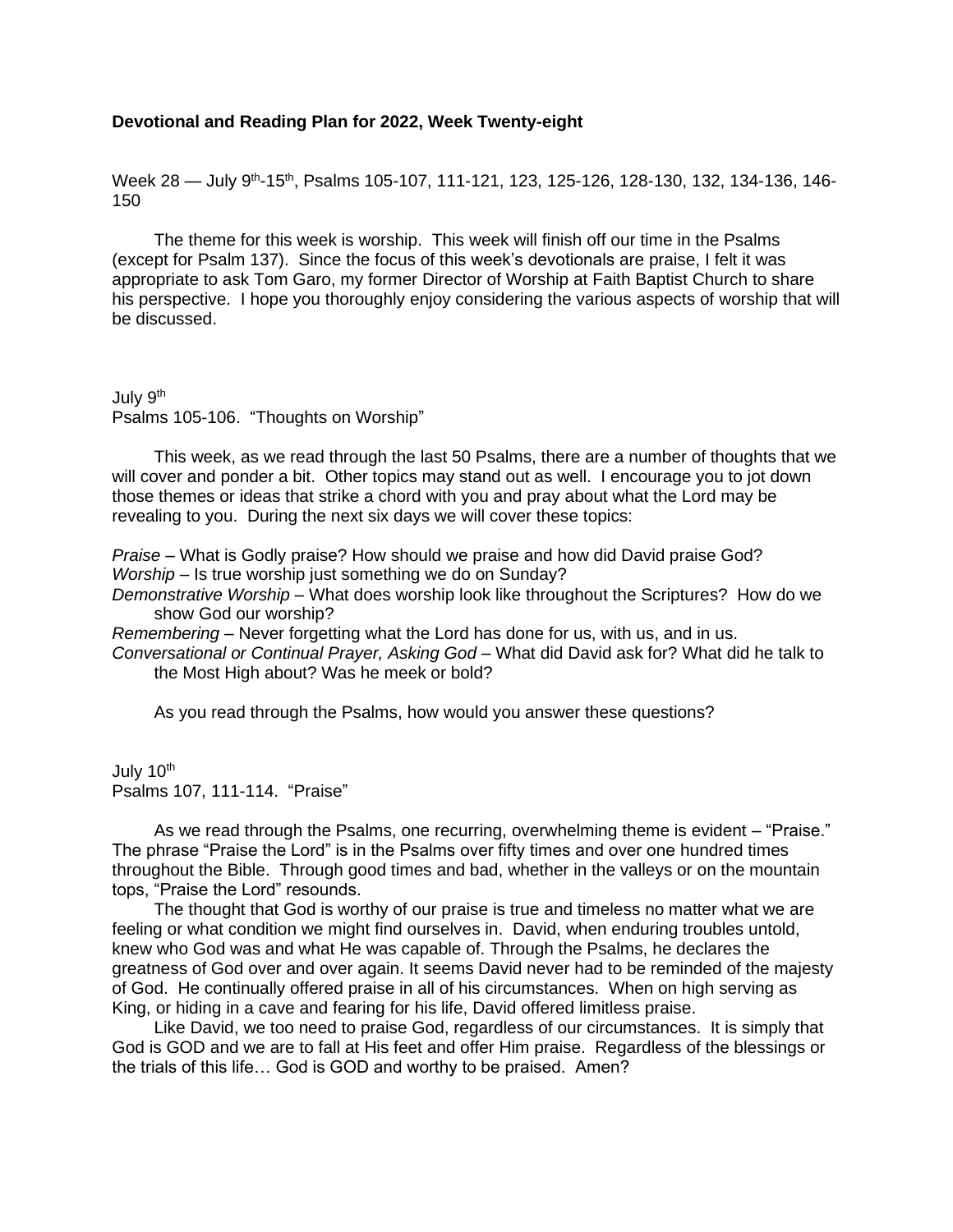## July 11<sup>th</sup> Psalms 115-118. "Demonstrative Worship"

As we read through the Psalms, we see there are many ways to express our worship to God. We see His people face down and on their knees before Him, as well as standing with arms out and hands lifted high, singing to the heavens.

As humans, one of the ways we communicate best is with body language. It's quite easy to read someone's mood simply by observing them. Feelings of sorrow look quite different than those of joy and happiness. For example, at a ball game the winning team's expressions and actions are quite different from those of the losing teams. Certainly, a football game is not a worship service, but it does contain many of the same elements of a worship service. We see loyalty and a sense of community that bring us together in the same place and at the same time. There are even coffee and snacks... maybe it's not so different after all! Of course, the object of our attention is the true distinction. How much more involved should we be when worshiping the God of the universe than when at a football game? Tomorrow we will look at the Scriptures for some answers.

July 12<sup>th</sup>

Psalm 119. "Demonstrative Worship, Part II"

The scriptures give us much direction on the posture and heart attitude of praise and worship. Here are just a few:

| Standing                     |
|------------------------------|
| Kneeling                     |
| Falling to the ground        |
| Sacrifice, fruit of the lips |
| Lifting holy hands           |
| Lifting up of hands          |
| Clapping                     |
| Dancing<br>1 Chron. 15:29    |
| Shouting                     |
| Singing                      |
|                              |

Please take the time to read these passages today. There are, of course, many more than space permits.

The Psalms and the rest of the scriptures continually extol the intrinsic worth of God through demonstrative acts of worship. As we read through these verses, it is evident that these things are the external signs of true worship.

July 13<sup>th</sup> Psalm s 120-121, 123, 125-126. "Remembering"

"People need to be reminded more often that they need to be instructed" – *Mere Christianity,* by C. S. Lewis

As we read through Psalm 105 and 106 we discover that C. S. Lewis's quote, while contemplative, is certainly not an original thought. We may find it odd that, along with the prayers and songs that David offers up to the Lord, there suddenly seems to be a history lesson thrown in for good measure! It may seem oddly out of place, but we can soon see the direction